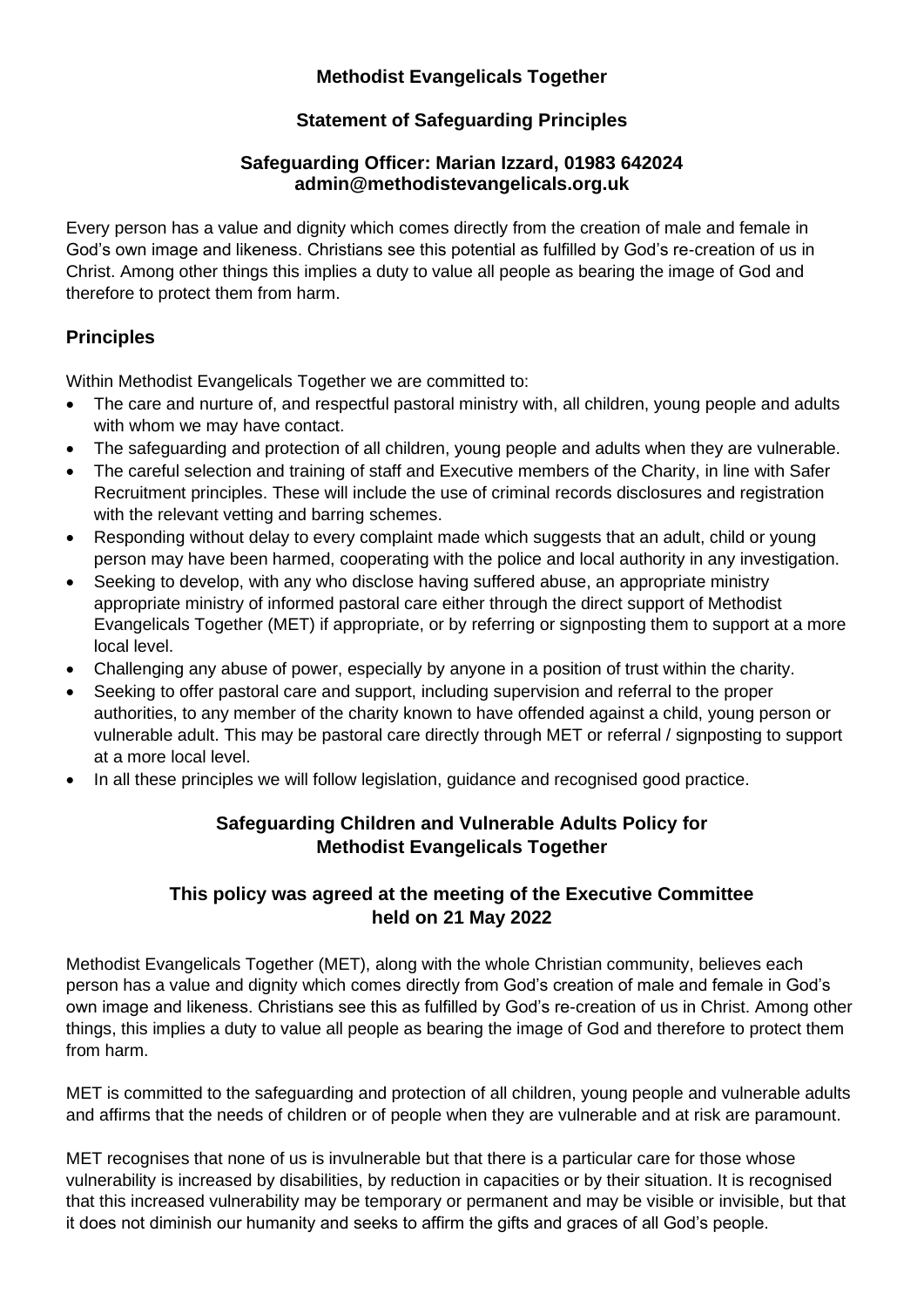This policy addresses the safeguarding of children, young people and vulnerable adults. It is intended to be a dynamic policy. It is intended to support the charity in providing a safe, supportive and caring environment for children, young people, vulnerable adults, survivors of abuse, communities and all those affected by abuse.

MET recognises the serious issue of the abuse of children and vulnerable adults and recognises that this may take the form of physical, emotional, sexual, financial, spiritual, discriminatory, domestic or institutional abuse or neglect, or abuse using social media or human trafficking (slavery). It acknowledges the effects these may have on people and their development, including spiritual and religious development. It accepts its responsibility for ensuring that all people are safe in its care and that their dignity and right to be heard is maintained. It accepts its responsibility to support, listen to and work towards healing with survivors, offenders, communities and those who care about them. It takes seriously the issues of promotion of welfare so that each of us can reach our full potential in God's grace.

MET commits itself to respond without delay to any allegation or cause for concern that a child or vulnerable adult may have been harmed, whether in the course of the charity's activities or in another context. It commits itself to challenge the abuse of power of anyone in a position of trust.

MET commits itself to the provision of support, advice and training for all staff and Executive members that will ensure they are clear and confident about their roles and responsibilities in safeguarding and promoting the welfare of children and adults who may be vulnerable.

MET appoints a Safeguarding Officer, and supports the role, which is to:

- i. Support and advise all staff and Executive members in fulfilling their roles
- ii. Provide a point of reference to advise on safeguarding issues
- iii. Liaise with other safeguarding bodies as appropriate
- iv. Promote safeguarding best practice within the charity with the support of the Executive **Committee**
- v. Ensure proper records are kept of all incidents / concerns
- vi. Ensure that all safeguarding training which is required is undertaken by those in post and appropriate records kept and made available
- vii. Attend appropriate training to support the role
- viii. Report annually to the AGM on safeguarding matters
- ix. Ensure that the charity recruits safely for all posts
- x. Ensure that a copy of the charity's Safeguarding Policy is available on the website [\(www.methodistevangelicals.org.uk\)](http://www.methodistevangelicals.org.uk/)

## **a. Purpose**

The purposes of this safeguarding policy are to ensure that procedures are in place and people are clear about roles and responsibilities for children, young people and vulnerable adults with whom we may have contact.

## **b. Good Practice**

We believe good practice means that:

- i. All people are treated with respect and dignity
- ii. Those who act on behalf of the charity should not meet or work alone with a child or vulnerable adult where the activity cannot be seen unless this is necessary for pastoral reasons, in which case a written note of this will be made and kept noting date, time and place of visit.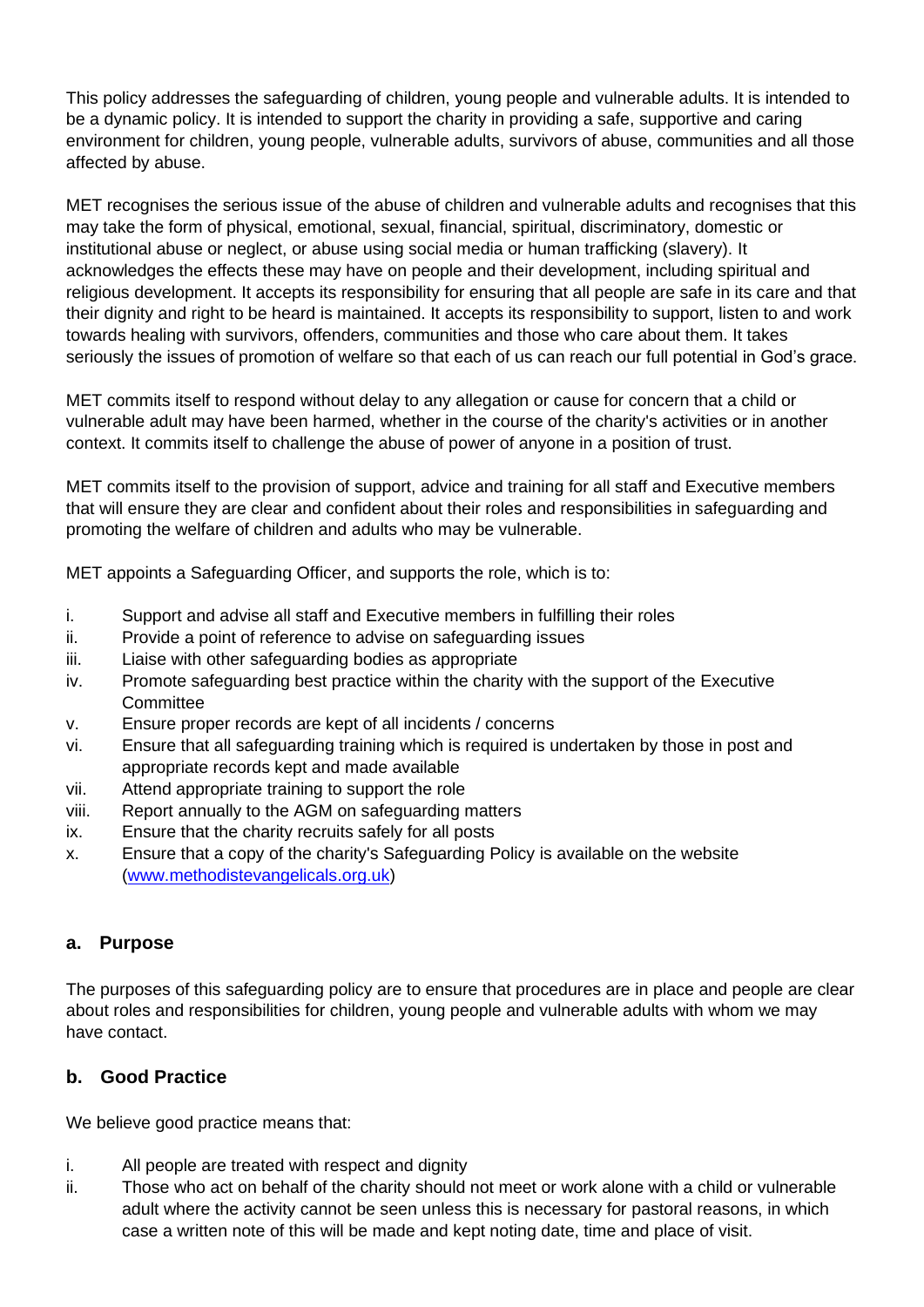iii. Promotion of safeguarding is recognised to include undertaking those tasks which enable all God's people to reach their full potential.

These things are to safeguard those working with children, young people and those adults who may be vulnerable.

### **c. Appointment and Training of Workers**

Any staff and Executive members will be required to have a satisfactory DBS disclosure and to undergo, or to have undergone, basic safeguarding training. Each employee will have an identified management group who will meet at regular intervals with the employee. A written record should be kept of these meetings.

### **d. Data handling and storage.**

We will record and store information accurately, keeping it securely in line with our legal duties, information sharing policies and national and local guidance and agreements. This will include records such as accident and incident reporting, confidential recording of safeguarding concerns, DBS checks etc.

### **e. Management of ex-offenders or those who pose an actual or potential risk to others; particularly to vulnerable people**

As an organisation, MET believes in the power of God to forgive and transform individuals. We also believe that every individual is valuable to God and should be protected; particularly those who are vulnerable.

Where MET becomes aware that an individual is an ex-offender or that they may pose a risk to vulnerable people, the Trustees, or persons authorised to act on their behalf, will enter into an open and frank discourse with that individual to understand the context and the risks.

With the consent of the individual (if required), MET will seek to work in partnership with probation services or other agencies supporting the individual where this is appropriate.

The Trustees, or persons authorised to act on their behalf, will assess the risk posed by the individual and a formal risk assessment will be formulated. A formal agreement with the individual will be drawn up and will be signed by both the individual and a representative of MET. The agreement will include:

- MET's commitments to the individual who poses the risk
- The steps MET will take to support the individual while simultaneously undertaking its duty to protect others
- The restrictions and conditions that will be applied to the individual's involvement in the life of the organisation
- The consequences of failure to comply with the agreement
- When and how the risk assessment and formal contract will be reviewed

All decisions and agreements will be formally recorded and securely stored.

The individual who poses a risk will be fully involved in the planning process and information will only be shared with others within the organisation by the leaders either:

- With the agreement of the individual who poses a risk
- Where information needs to be shared to protect vulnerable people and then, only the minimum